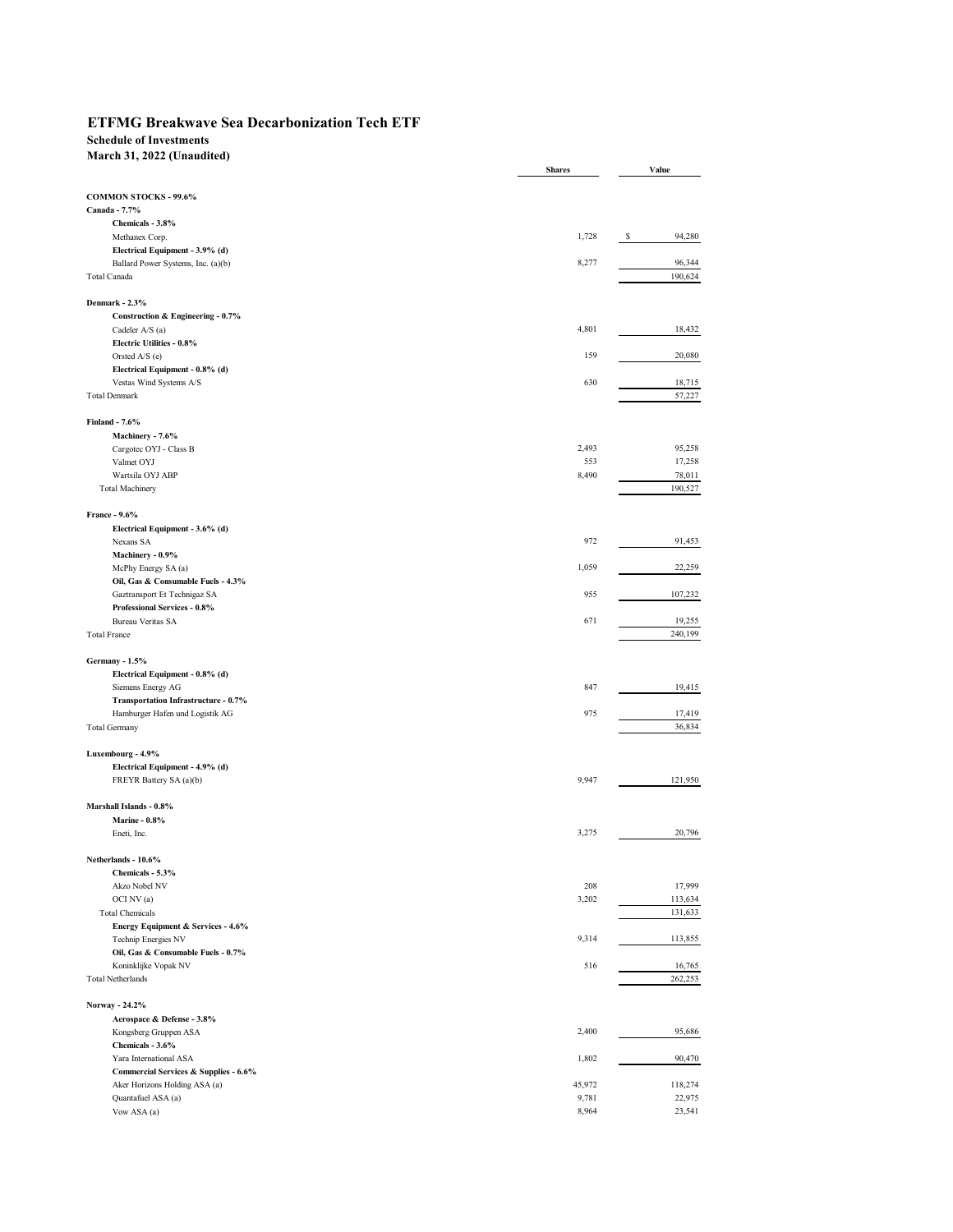| Total Commercial Services & Supplies                                                                           |         | 164,790              |
|----------------------------------------------------------------------------------------------------------------|---------|----------------------|
| <b>Diversified Financial Services - 0.8%</b>                                                                   |         |                      |
| Saga Pure ASA                                                                                                  | 53,331  | 18,718               |
| Electrical Equipment - 3.6% (d)<br>NEL ASA (a)(b)                                                              | 52,426  | 89,026               |
| Energy Equipment & Services - 0.8%                                                                             |         |                      |
| Aker Solutions ASA                                                                                             | 5,612   | 19,436               |
| Machinery - 4.2%                                                                                               |         |                      |
| Hexagon Composites ASA (a)                                                                                     | 29,056  | 105,149              |
| <b>Marine - 0.8%</b><br>Wallenius Wilhelmsen ASA                                                               | 2,788   | 20,553               |
| <b>Total Norway</b>                                                                                            |         | 603,828              |
|                                                                                                                |         |                      |
| <b>Sweden - 7.8%</b>                                                                                           |         |                      |
| Electrical Equipment - 3.9% (d)                                                                                |         |                      |
| PowerCell Sweden AB (a)<br>Machinery - 3.9%                                                                    | 4,966   | 98,582               |
| Alfa Laval AB                                                                                                  | 2,805   | 97,046               |
| <b>Total Sweden</b>                                                                                            |         | 195,628              |
|                                                                                                                |         |                      |
| United Kingdom - 9.3%                                                                                          |         |                      |
| Aerospace & Defense - 1.5%                                                                                     |         |                      |
| Babcock International Group PLC (a)                                                                            | 4,201   | 17,908               |
| Rolls-Royce Holdings PLC (a)<br>Total Aerospace & Defense                                                      | 14,451  | 19,192<br>37,100     |
| Electrical Equipment - 7.8% (d)                                                                                |         |                      |
| Ceres Power Holdings PLC (a)                                                                                   | 10,177  | 98,663               |
| ITM Power PLC (a)                                                                                              | 20,786  | 96,880               |
| <b>Total Electrical Equipment</b>                                                                              |         | 195,543              |
| <b>Total United Kingdom</b>                                                                                    |         | 232,643              |
| United States - 13.3%                                                                                          |         |                      |
| Construction & Engineering - 1.6%                                                                              |         |                      |
| Great Lakes Dredge & Dock Corp. (a)                                                                            | 1,303   | 18,281               |
| Matrix Service Co. (a)                                                                                         | 2,708   | 22,260               |
| Total Construction & Engineering                                                                               |         | 40,541               |
| Electrical Equipment - 1.5% (d)                                                                                |         |                      |
| Advent Technologies Holdings, Inc. (a)                                                                         | 7,241   | 16,799               |
| Bloom Energy Corp. - Class A (a)(b)                                                                            | 844     | 20,383               |
| <b>Total Electrical Equipment</b>                                                                              |         | 37,182               |
| Machinery - 4.9%<br>Chart Industries, Inc. (a)(b)                                                              | 609     | 104,608              |
| Cummins, Inc.                                                                                                  | 91      | 18,665               |
| <b>Total Machinery</b>                                                                                         |         | 123,273              |
| Oil, Gas & Consumable Fuels - 5.3%                                                                             |         |                      |
| New Fortress Energy, Inc. (b)                                                                                  | 2,666   | 113,599              |
| World Fuel Services Corp. (b)                                                                                  | 682     | 18,441               |
| Total Oil, Gas & Consumable Fuels<br><b>Total United States</b>                                                |         | 132,040              |
| TOTAL COMMON STOCKS (Cost \$2,479,389)                                                                         |         | 333,036<br>2,485,545 |
|                                                                                                                |         |                      |
| INVESTMENTS PURCHASED WITH PROCEEDS FROM SECURITIES LENDING COLLATERAL - 16.6%                                 |         |                      |
| Mount Vernon Liquid Assets Portfolio, LLC, 0.41% (c)                                                           | 413,435 | 413,435              |
| TOTAL INVESTMENTS PURCHASED WITH PROCEEDS FROM SECURITIES LENDING COLLATERAL (Cost                             |         |                      |
| \$413,435)                                                                                                     |         | 413,435              |
|                                                                                                                |         |                      |
| <b>SHORT-TERM INVESTMENTS - 0.2%</b>                                                                           |         |                      |
| Money Market Funds - 0.2%                                                                                      |         |                      |
| First American Government Obligations Fund - Class X, 0.18% (c)<br>TOTAL SHORT-TERM INVESTMENTS (Cost \$6,660) | 6,660   | 6,660<br>6,660       |
|                                                                                                                |         |                      |
| Total Investments (Cost \$2,899,484) - 116.4%                                                                  |         | 2,905,640            |
| Liabilities in Excess of Other Assets - (16.4)%                                                                |         | (410,397)            |
| TOTAL NET ASSETS - 100.0%                                                                                      |         | 2,495,243<br>\$      |
|                                                                                                                |         |                      |
| Percentages are stated as a percent of net assets.                                                             |         |                      |
|                                                                                                                |         |                      |

PLC Public Limited Company<br>(a) Non-income producing set

Non-income producing security.

(b) All or a portion of this security was out on loan at March 31, 2022.

(c) The rate shown is the annualized seven-day yield at period end.

(d) As of March 31, 2022 the Fund had a significant portion of its assets in the Electrical Equipment Industry.

(e) Restricted security as defined in Rule 144(a) under the Securities Act of 1933. Resale to the public may require registration or may extend<br>only to qualified insitutional buyers. At March 31, 2022, the market value of thes